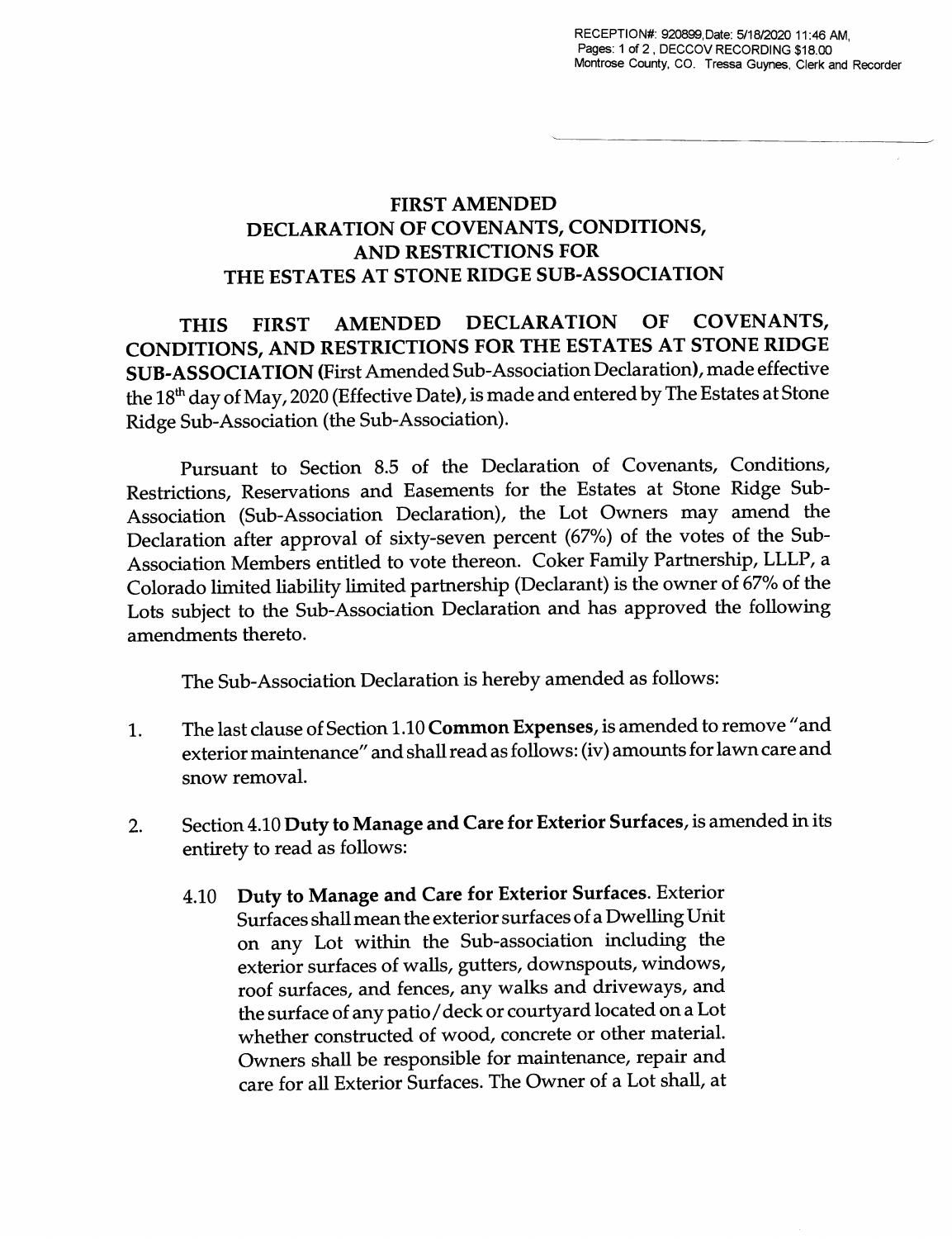such Owner's cost and expense, shall additionally be responsible for maintenance, repair and care of all exterior doors on such Dwelling Unit, all screens on doors and windows of such Dwelling Unit, and the surface of all patios/decks, courtyards, walks and driveways located on the Lot, whether constructed of wood, concrete or other material. While the Owners, at their expense, shall see that all such Exterior Surfaces are adequately painted, finished and maintained so as to present, at all times, a pleasing and attractive appearance, all such exterior paint and finishes must be approved by the Design Review Committee.

In all other respects the Declaration shall remain the same.

IN WITNESS WHEREOF, the undersigned certifies that this amendment has been approved by a vote of 67% of the Lot Owners entitled to vote on Sub-Association matters and by signing below as President of the Sub-Association consents and approves of this amendment.

The Estates at Stone Ridge Sub-Association

David W. Coker, President

STATE OF COLORADO )SS. **COUNTY OF MONTROSE** 

The foregoing instrument was duly acknowledged before me this 18<sup>th</sup> day of May, 2020, by David W. Coker, as President of The Estates at Stone Ridge Sub-Association.

Witness my hand and official seal.

Notary Public

Maria Nichols Notary Public State of Colorado Notary ID 20064049737 My Commission Expires December 08, 2022